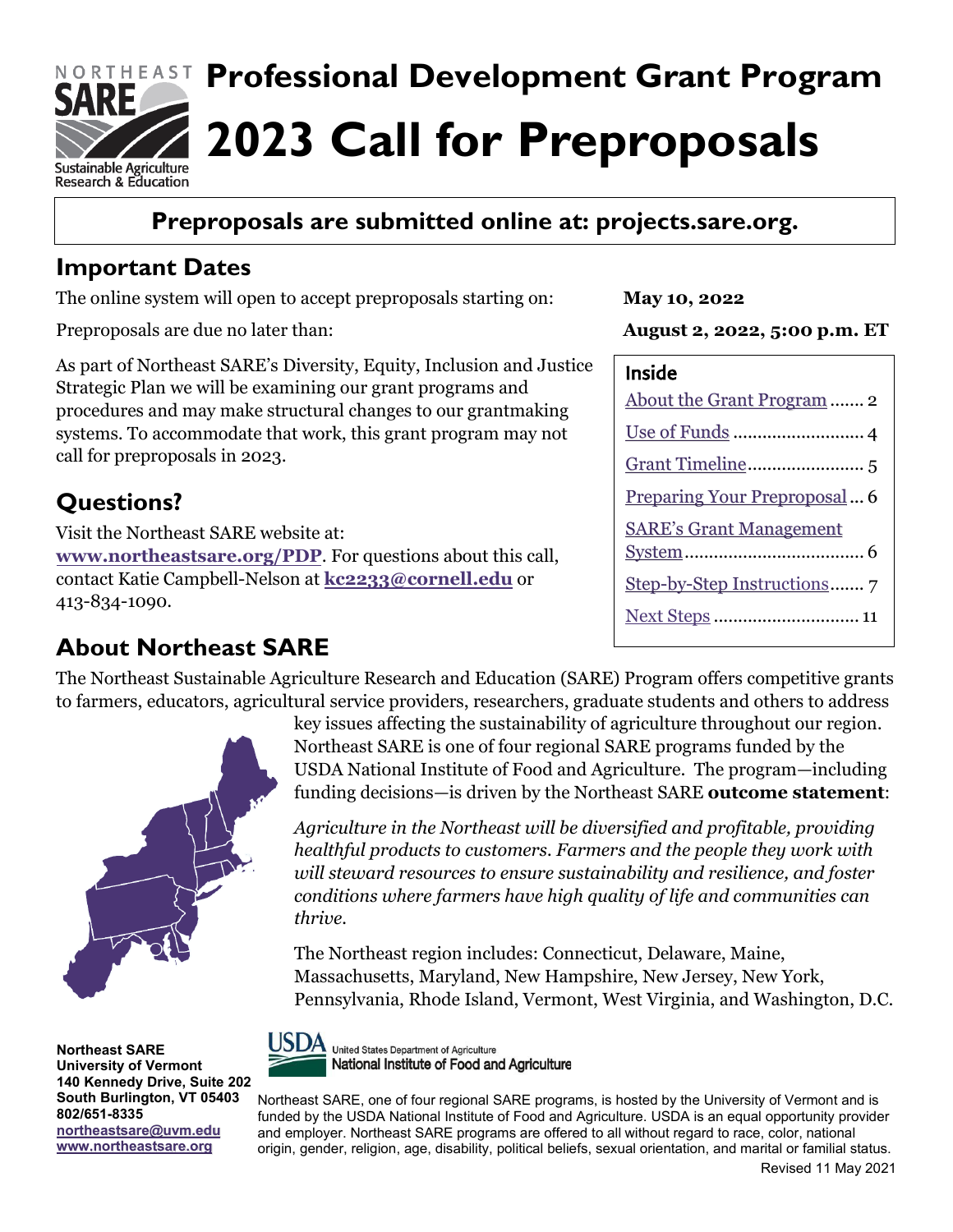# <span id="page-1-0"></span>**About Northeast SARE Professional Development Grants**

#### **Overview**

The Northeast SARE Professional Development Grant program funds projects that develop the knowledge, awareness, skills and attitudes of agricultural and other service providers about sustainable agriculture practices to teach, advise or assist farmers. An agricultural service provider is a professional who assists farmers. Projects that develop the ability of other service providers (for example, real estate agents, bankers, and attorneys) to work with farmers are also eligible. These service providers then use what they've learned through participation in project activities in their work with farmers

Professional Development Grant projects use an outcome funding

approach with a "performance target" to describe the changes in practices, behaviors or conditions among service providers expected to result from the proposed project. To learn more about outcome funding and the use of performance targets, visit our "Guide to Outcome Funding" at: **[www.northeastsare.org/outcomefunding](http://www.northeastsare.org/outcomefunding)**.

A wide variety of topics can be funded by Northeast SARE, including marketing and business, crop production, raising livestock, aquaculture, social sustainability, urban and Indigenous agriculture and much more. Other aspects of projects funded through the Northeast SARE program include those that address climate-smart agriculture practices intended to improve ecological, social, and economic resilience to climate change; increase carbon sequestration; and reduce greenhouse gas emissions. Climate-smart practices include reduced and no-till, cover crops, prescribed grazing, ruminant feed management, manure management, fertilizer management, and on-farm energy efficiency. In addition, projects may address traditional ecological knowledge.

#### About Preproposals

Preproposals are required for the Professional Development Grant program, as well as for Northeast SARE's Research and Education, and Research for Novel Approaches Grant programs.

The preproposal is a preliminary concept document. Preproposals are evaluated by independent review teams made up of farmers, researchers, nonprofit staff and agricultural service providers. Reviewers evaluate proposals on a scale of 1 to 5 using the criteria that are listed beside the Step-by-Step Instructions that follow. Reviewers assign a single score to the preproposal based on the extent to which it addressed review criteria. Reviewers consider a preproposal's score, its contribution to Northeast SARE's outcome statement, and fit with the grant program's goals and audience and determine which preproposal applicants to invite to submit a full proposal. Both invited and not-invited applicants will receive feedback from reviewers.

In general, about one-third to one-half of preproposals are invited to submit full proposals and about onethird of full proposals are approved for funding by the Northeast SARE Administrative Council.

#### New for this Call

Northeast SARE will give additional consideration to projects that serve or engage historically underserved farmers and has added a new question to address this.

We no longer require an estimate of your funding request in the preproposal. Invited full proposals must still include a full budget.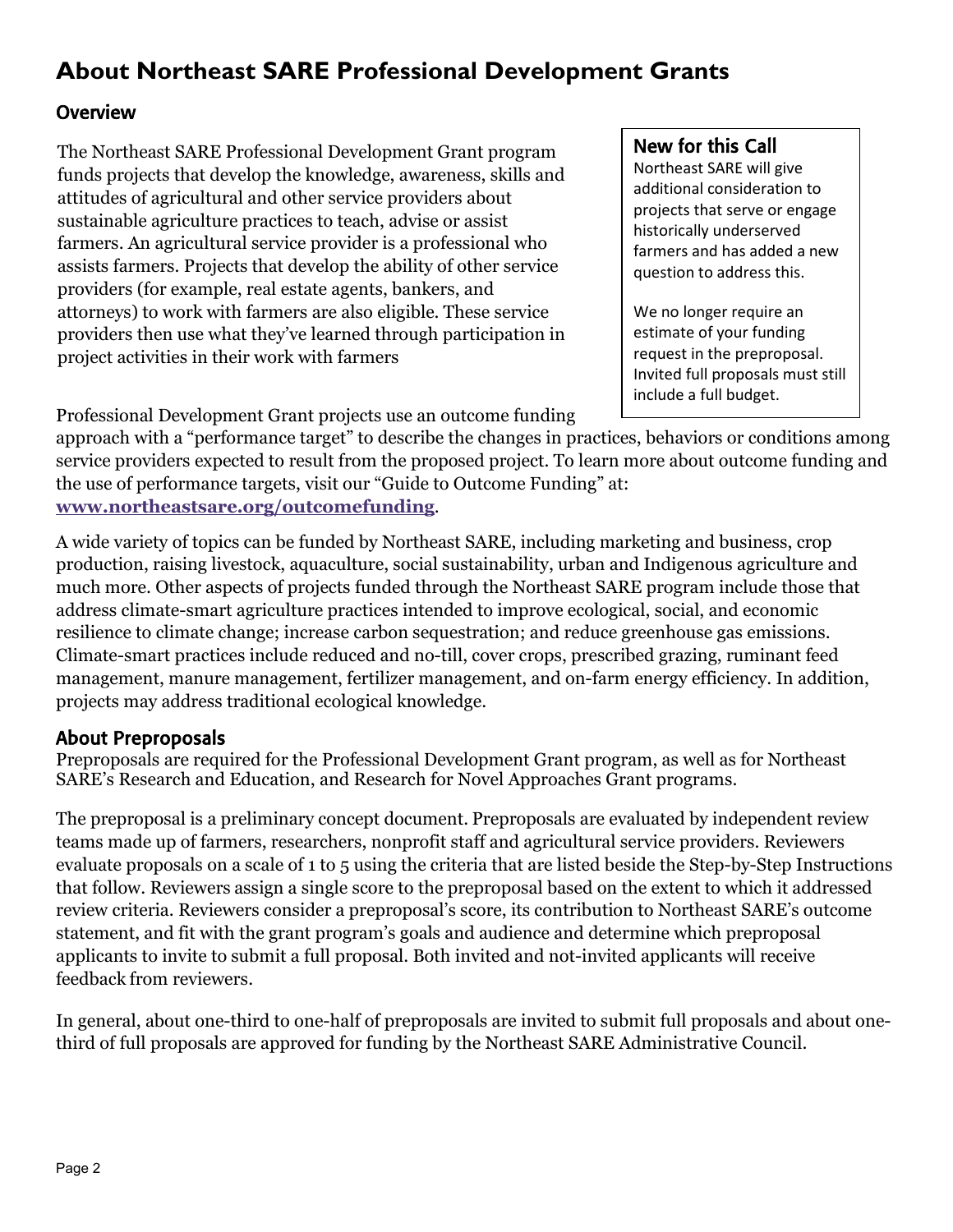#### Eligible Applicants

Professional Development Grants are open to anyone who works with service providers and farmers<sup>[1](#page-2-0)</sup>, including personnel at nonprofit organizations, colleges and universities, Cooperative Extension, municipalities, tribal governments, state departments of agriculture, federal agencies, research farms and experiment stations, and for-profit business entities (such as farms, private consultants, veterinary practices and other businesses that serve the farming community).

Northeast SARE encourages projects submitted from or in collaboration with women, the LGBTQIA+ community, and Black, Indigenous and People of Color (BIPOC). Additionally, we encourage projects submitted from or in collaboration with Minority Serving Institutions (including 1890s and other historically Black colleges and universities, Hispanic-Serving Institutions, and tribal colleges and universities) and other organizations in the Northeast that work with historically underserved communities.   

Your organization must have the legal structure and financial capacity in place to receive and implement a Northeast SARE contract, including expending funds needed for the project prior to receiving reimbursements from Northeast SARE; advance payments are not possible.   

Projects must take place within the Northeast region, described on page 1. Applicants and host organizations may be located outside of the Northeast region if the project activities and the farmers served are located within the Northeast region.   

An individual project leader may not submit more than two preproposals per grant program per year. If you submit multiple preproposals and more than one is invited to submit a full proposal, you may submit only one full proposal across the Research for Novel Approaches, Research and Education, and Professional Development Program grants. Current SARE grant recipients who are behind in their reporting will not be invited to apply for full proposals.

Northeast SARE will not fund proposals that appear to duplicate work that has been approved for funding by another grant program (within or external to SARE).  

Northeast SARE is committed to accessibility for all eligible applicants. We encourage you to reach out to us regarding any challenges you experience as you plan and submit your preproposal. To do so or to specifically request a disability-related accommodation, please contact Northeast SARE as soon as possible at 802-651-8335 or northeastsare@uvm.edu. Depending on the type of request it may take our team two or more weeks to provide accommodations. We appreciate advance notice when possible so we have time to effectively address your request.  

#### Funding Available

Approximately \$1 million has been allocated to fund projects for this cycle of Professional Development Grants. There is no proposal funding cap for this program. Awards typically range from \$30,000 to \$150,000 depending upon a project's complexity and duration. We estimate that 8 to 12 awards will be made in 2023.

#### Project Duration

Typical project length is 2 to 3 years. All projects must be completed by November 30, 2026.

<span id="page-2-0"></span><sup>1</sup> See Northeast SARE's Definition of a Farm document at: **[www.northeastsare.org/farmdefinition](northeast.sare.org/farmdefinition)**.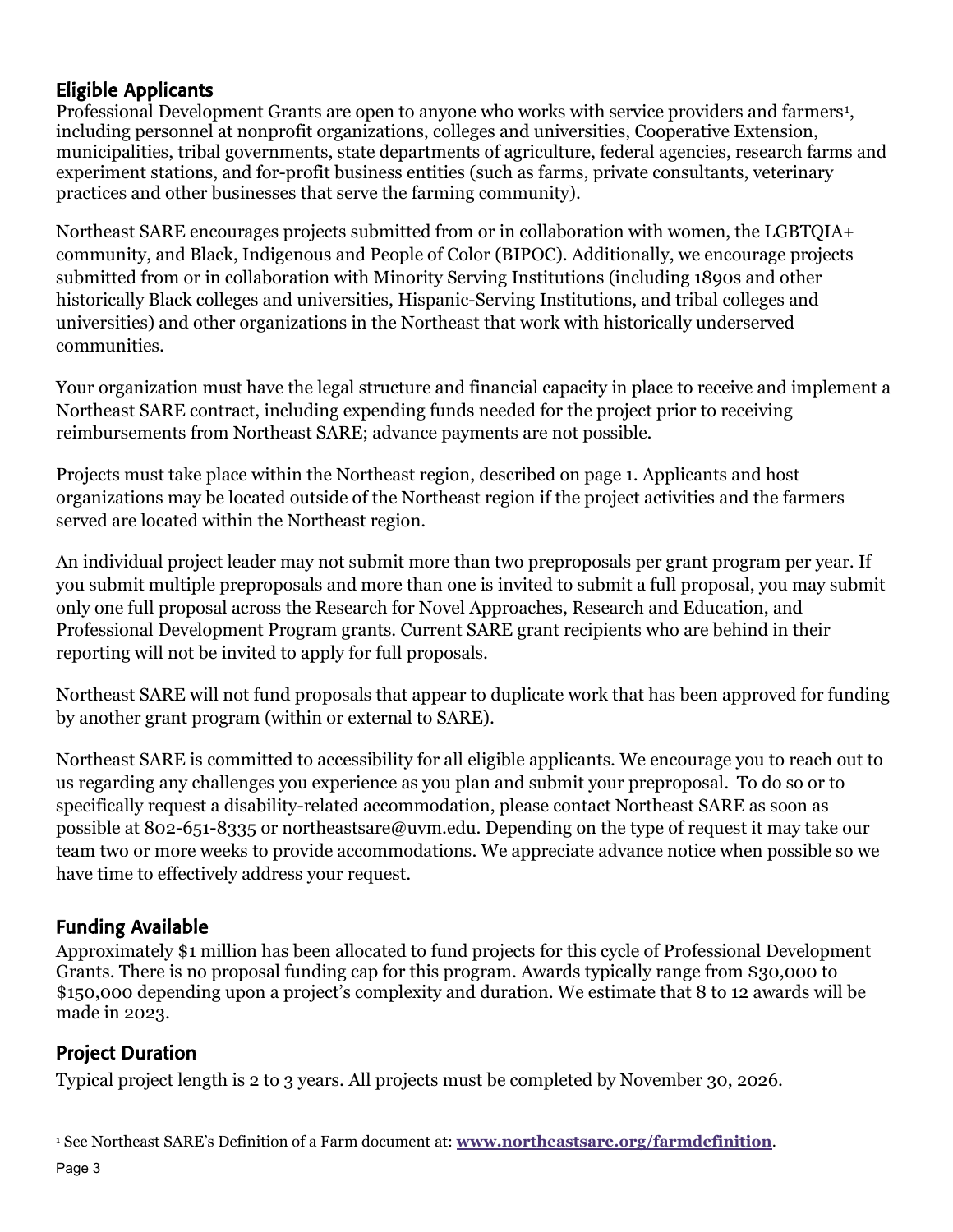#### Conflict of Interest

Members of the Northeast SARE Administrative Council, SARE staff, and SARE State Coordinators are not permitted to be funded or named in proposals submitted to this grant program. Members of proposal review teams are not permitted to discuss or vote on proposals that are submitted by organizations they work for, organizations for which they serve as a board member or paid consultant, former graduate student advisees or advisors, family members, or close personal friends. Reviewers may not participate in review of a proposal in which collaborators on research projects or co-authors on peer reviewed publications (including pending publications and submissions) serve as project leaders; the timeline for this prohibition is for any projects or publications within the past three years. Northeast SARE's full Conflict of Interest policy can be found at: **[northeast.sare.org/northeast-sare-conflict-of-interest](https://uvmoffice.sharepoint.com/sites/NortheastSAREFiles/Shared%20Documents/Grant%20Coordinator%20Resources/Large%20Grant%20Docs/2023/2023%20Preproposal%20Calls/2023%20Preproposal%20Calls%20Formatted/2023%20Preproposal%20Calls%20Final%20Versions%20to%20Post/northeast.sare.org/northeast-sare-conflict-of-interest-policy)[policy](https://uvmoffice.sharepoint.com/sites/NortheastSAREFiles/Shared%20Documents/Grant%20Coordinator%20Resources/Large%20Grant%20Docs/2023/2023%20Preproposal%20Calls/2023%20Preproposal%20Calls%20Formatted/2023%20Preproposal%20Calls%20Final%20Versions%20to%20Post/northeast.sare.org/northeast-sare-conflict-of-interest-policy)**/

Preproposals and reviews are kept confidential, shared only among Northeast SARE staff, Administrative Council, and grant program reviewers. However, Northeast SARE, as a USDA NIFA program, is committed to public accessibility of results of funded projects; therefore, funded proposal text, and funded project reports will be in the public domain.  

#### Acknowledging Northeast SARE

All funded projects are required to acknowledge Northeast SARE as the funding source in all project publications and outreach materials. You can find more information about acknowledging Northeast SARE at: **<https://northeast.sare.org/about/northeast-sare-logo-and-acknowledgement/>**.

# <span id="page-3-0"></span>**Use of Funds**

SARE funding must comply with USDA NIFA and University of Vermont (Northeast SARE's host institution) guidelines. Therefore, there are certain allowable and ineligible expenses for this grant program, listed below. All grant expenses must be incurred during the contract period, which will be defined before the project begins.

#### **Eligible Expenses**

Funds may be used for the following expenses, as long as they are specific to the project:

- **Labor,** including wages, stipends, salary and benefits;
- **Graduate student tuition remission,** when a component of an assistantship compensation package;
- **Materials and supplies,** including research and education supplies, outreach materials, and software;
- **Travel and per diem expenses;**
- **Journal and other publication fees,** if they are incurred during the contract period as well as copies, postage and other communications expenses;
- **Compensation for services** like farmer stipends, presenter fees and other services rendered, lab fees, as well as research incentives and compensation for interviewees, and subscriptions for project-specific services, e.g., for video conferencing or online data storage;
- **Meeting and training expenses,** including facility rental and participant support costs;
- **Equipment purchases and fabrication** necessary for, and specific to, the project (equipment with general uses, like a computer or tractor, are not eligible);
- **Rental or operating charges** for farm equipment, land, or greenhouse space;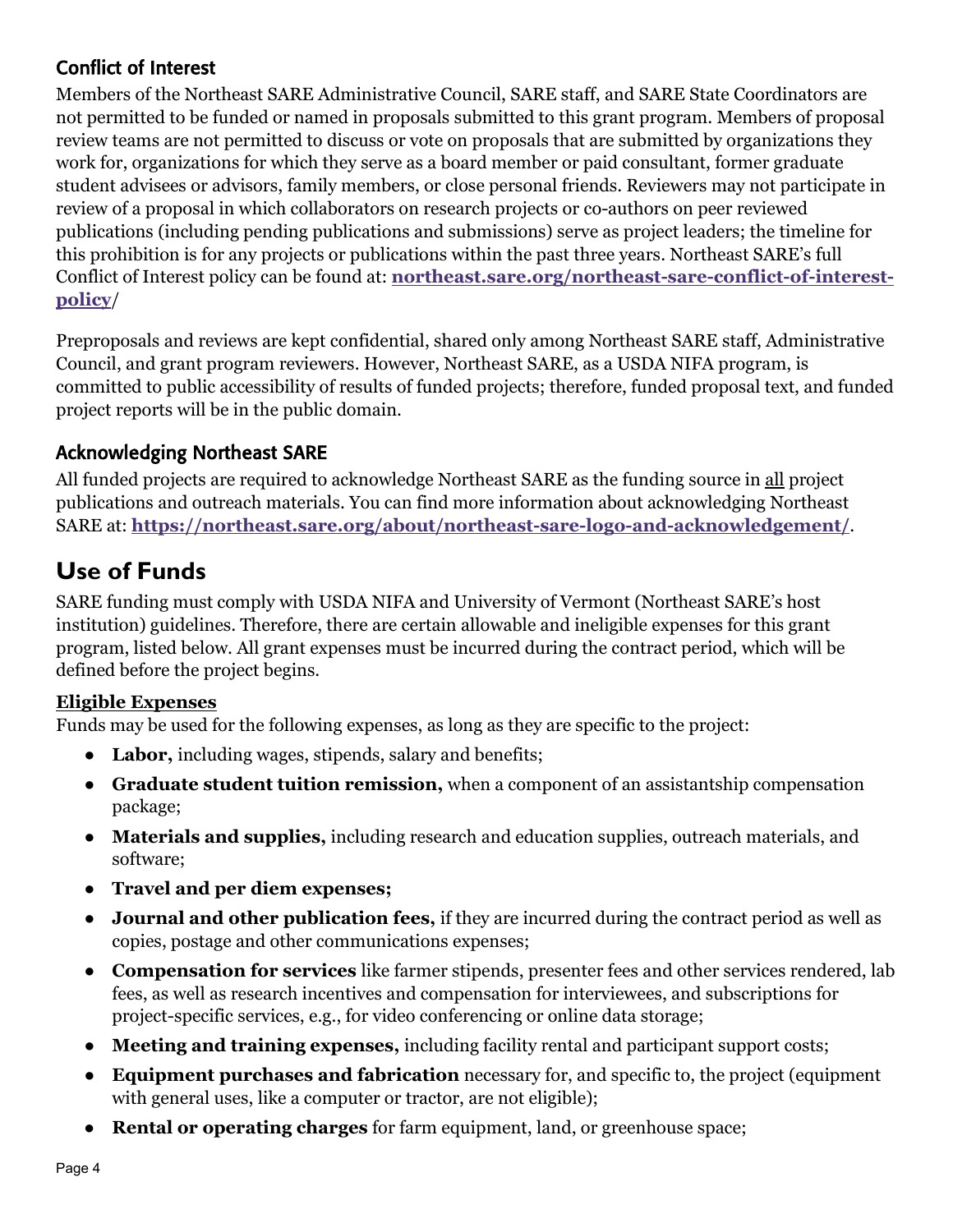- **Subawards** for portions of the project conducted by other organizations;
- **Indirect costs up to 10 percent of total direct costs.** Please note that for-profit businesses generally cannot include indirect costs in the budget.

#### **Ineligible Expenses**

Funds may NOT be used for:

- <span id="page-4-0"></span>● **Capital costs** including the purchase of land, buildings, livestock, general use machinery, greenhouses, and major improvements, fixtures or expansion expenses;
- **Normal operating expenses that would be incurred in the absence of the project** such as utilities, general maintenance, or general supplies.
- **Promotional items,** including clothing (hats, tee shirts, aprons, etc.), swag, giveaways, subsidies, raffles, and branded promotional material;
- **Travel to conferences and other meetings** unless essential to the project's success, such as presentation of project results or to explicitly bring information back to project participants;
- **International travel** unless essential to the project's success and described in the budget justification (Note: There are certain restrictions on costs and airline carriers);
- **Cell phone charges,** even if cell phones are used during the course of the project;
- **Food expenses** unless necessary for the continuity of a training event or project meeting; and
- **Expenses outside of the grant period** (before the start date or after the end date on the grant contract).

Costs for copiers, cameras, computers, video equipment, and other items that have uses beyond the project must be provided by the applicant, as they are considered indirect costs. To be considered as a direct cost, the item must be clearly essential and specific to the proposed project.  

### **Grant Timeline**

| Applicants notified whether or not they are invited to submit a full proposal  August 29, 2022 |
|------------------------------------------------------------------------------------------------|
|                                                                                                |
|                                                                                                |
|                                                                                                |
|                                                                                                |
|                                                                                                |
|                                                                                                |
|                                                                                                |

\*There are two tiers of full proposal review. Applicants will be notified whether their proposal moves on from Tier 1 to Tier 2 review.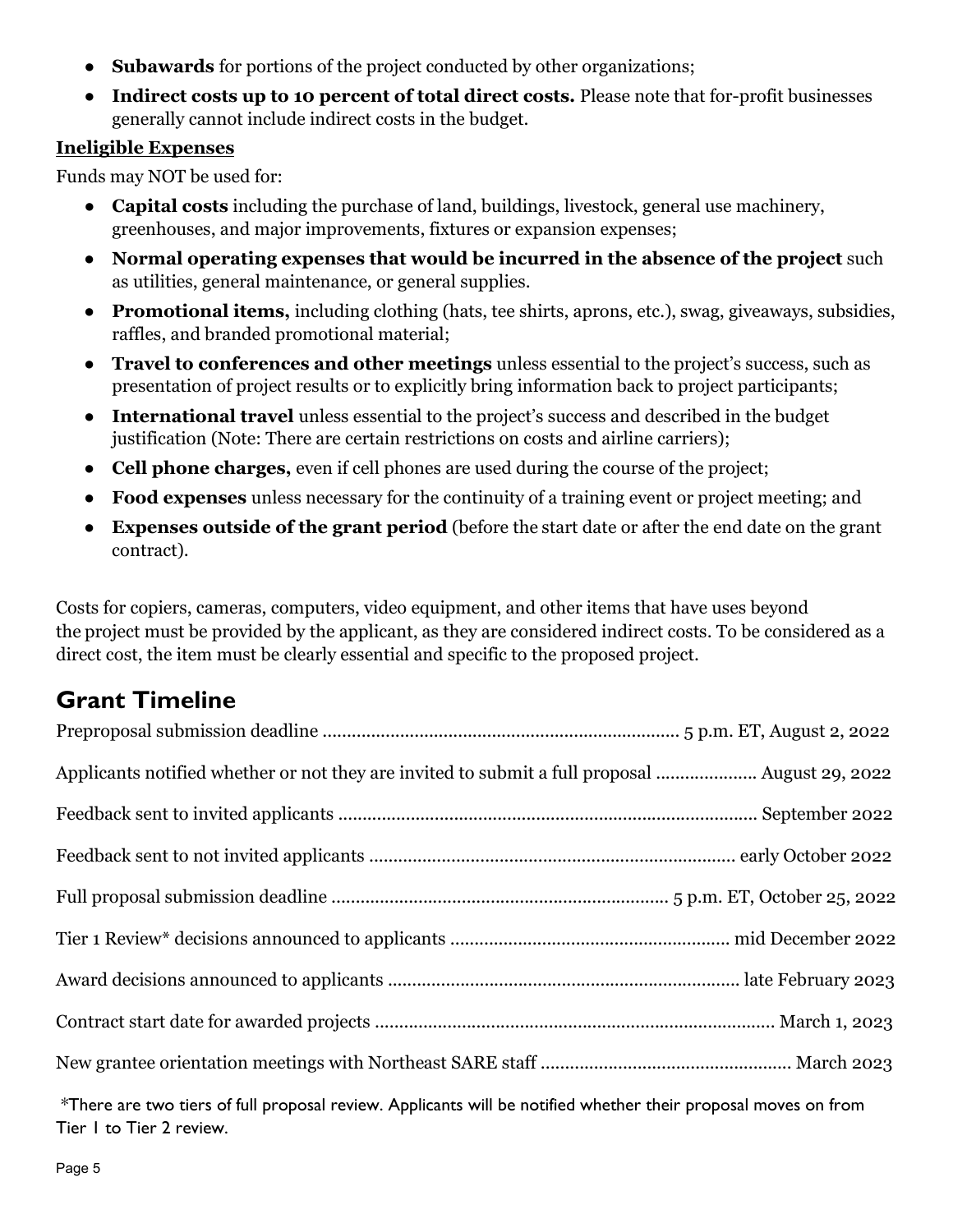# <span id="page-5-0"></span>**Preparing Your Preproposal**

You will submit your preproposal online at: **[projects.sare.org](https://projects.sare.org/)**. Please prepare your preproposal well in advance of the deadline.

There are word limits for most entries. We suggest you use a word processing program to develop your preproposal content offline, ensuring it is accurate and complies with the word limits before pasting into the online system. To that end, a Word document of the preproposal questions is available at: **[www.northeastsare.org/PDPPrepDoc](http://www.northeastsare.org/PDPPrepDoc)**.

Keep your writing clear and simple. Avoid scientific jargon and specialized vocabulary -- write for a mixed audience that includes farmers, researchers, extension staff and other agricultural service providers. Assume grant reviewers have solid agricultural knowledge, but not necessarily deep expertise in your subject area.

Do not include links to external sites, as they will not be considered by reviewers.

# <span id="page-5-1"></span>**SARE's Grant Management System**

Preproposals are submitted online at: **[projects.sare.org](https://projects.sare.org/)**.

The Grant Management System will be open for preproposals from May 10, 2022 until the deadline, **5 p.m. ET on Tuesday, August 2, 2021**. Staff are available to answer questions until 5 p.m. ET on the due date. We strongly suggest you submit your preproposal well in advance of the deadline in case you experience technical issues that take time to resolve.

### Getting a User Account

New users should select "**Create an account**" and complete the registration information. The system will send you an email with instructions to create your password.

If you have previously received SARE grants, submitted project reports or recently reviewed SARE grants, you are registered as a user in the system and should use your account to submit your preproposal. Once logged in, be sure to update your account profile. If your account profile is incomplete, you will not be able to submit your preproposal. Here, the Grant Management System will show the message, "Missing contact information. <Individual's Name> must log in and update their profile before application can be submitted."

### Logging In

From the SARE Grant Management System landing page at **[projects.sare.org](https://projects.sare.org/)**, select "**Log in.**" Once logged in, select "**Start a new grant proposal.**" Grant opportunities for all four SARE regions will be listed; scroll down until you see "**Northeast**" and click the "**+**" button. Under "**2023 Northeast SARE Professional Development Program Preproposal**," select "**Begin a New Proposal**."

#### Entering your Preproposal

Start your preproposal by clicking "**Edit Title**" and enter a clear and succinct title, in title case, of under 150 characters (including spaces) that captures the essence of the project's intent. Avoid acronyms, jargon and unnecessary words.

Be sure to click "**Save**" after each entry.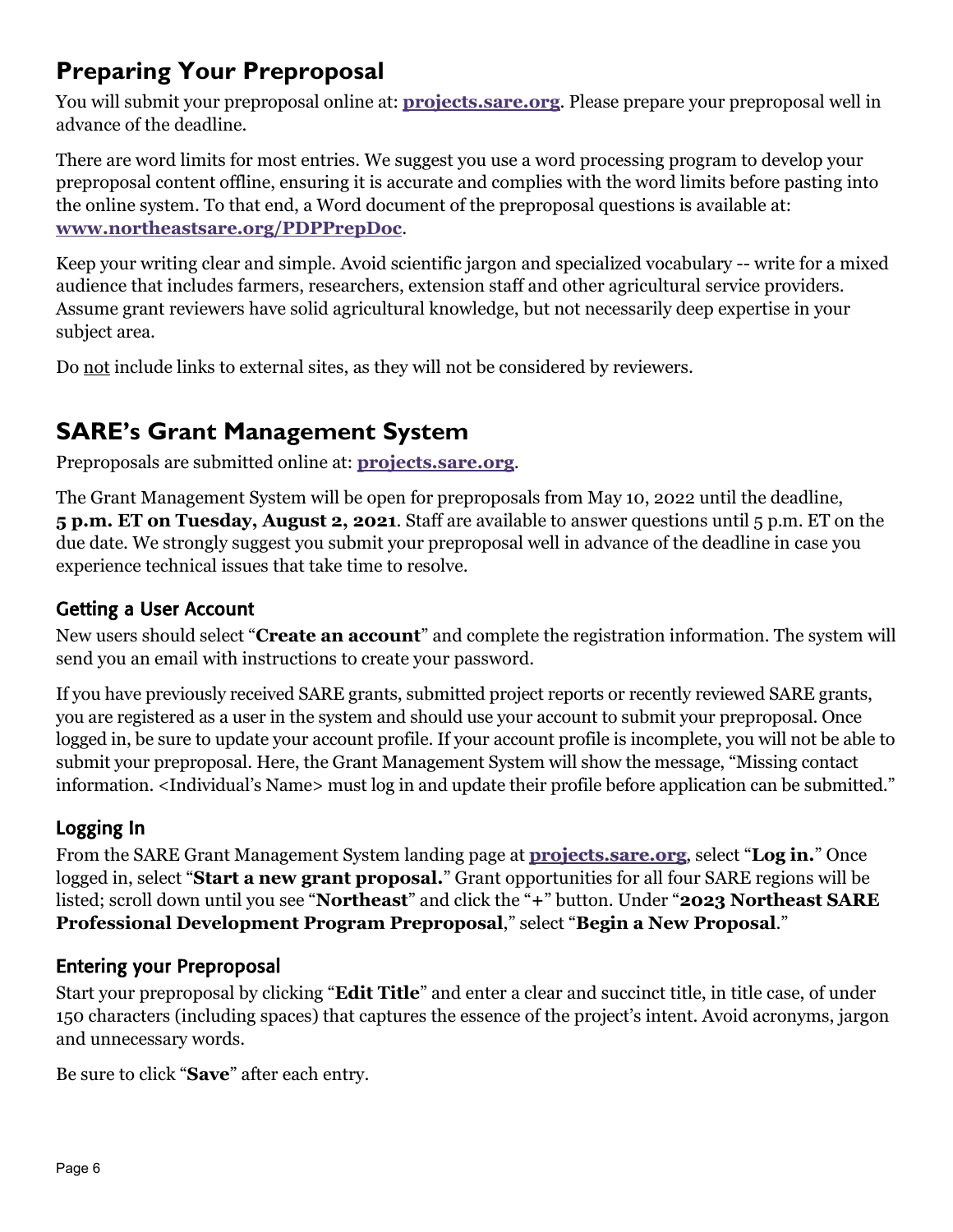Next, provide a brief "**Project Description**" of 300 characters or less by clicking "**Edit Description**." This is a short description of what the project intends to accomplish and, should your project be funded, will show up as the search result in the SARE database.

In the majority of cases you, the grant applicant, are also the project leader (PL). If this is the case, you should ignore the button that says **"Change"** under the **"Project Leader"** heading. If it is necessary for the applicant and the PL to be different, use the **"Change"** button to add PL information here. If the PL does not currently have a projects.sare.org account, they need to create one in order to change the PL from the applicant and they must complete their full profile information before the preproposal can be submitted. Only the applicant can submit the preproposal, but the PL will be able to edit the preproposal. Note: The PL is responsible for oversight of the project and must be housed at the same organization as the project's authorized official (the person authorized to sign for the organization hosting the grant, if funded).

Next, complete the preproposal sections. To navigate the preproposal online, each section appears on the menu in the left sidebar of the Proposal Overview page; clicking on the section heading will open the fields for entering responses to questions. To enter information, click **"Edit Answer"** for each question and be sure to click **"Save"** after each entry. See the Step-by-Step instructions that follow for additional guidance. At any time during the writing of your preproposal, you may preview a draft from the Proposal Overview Page by clicking **"View Draft"**. Once there, you can also share the draft of your preproposal with collaborators by either sending the **"Link to Share"** found at the top of the draft page or by creating and sending a PDF of the preproposal.

You may log out of the Grant Management System at any time during entry of your application and reenter it to continue. Log in and select **"Manage Grant Applications"** to return to your application. Your application will be listed under **"Unsubmitted Proposals."** Previously saved responses can be edited and new sections can be filled in. Remember to save your entries.

When all preproposal questions are answered to your satisfaction, go to the Proposal Overview page and click the **"Submit Proposal"** button at the bottom of the page. The button will not appear until you have answered all required questions. Please make sure to select **"Submit proposal"** again. You will receive an email confirmation of your submission. Your submission is not complete until this final step, and it is important that you see the email confirmation to be sure your submission went through.

Prior to the deadline, you may unsubmit to revise the preproposal, but if you do so, don't forget to submit it again when you are done, otherwise it will not go forward to review.

# <span id="page-6-0"></span>**Step-by-Step Instructions**

The preproposal is divided into two sections, each containing multiple questions. Instructions for all questions are presented below. Review criteria appear next to their associated questions throughout the instructions. Answers should be written per the instructions and should adequately address the associated review criteria when applicable.

#### **Please note:**

- No attachments are allowed in the preproposal application.
- Do not include links to external sites; they will not be considered by reviewers.
- No authorized signatures are required for preproposal submission.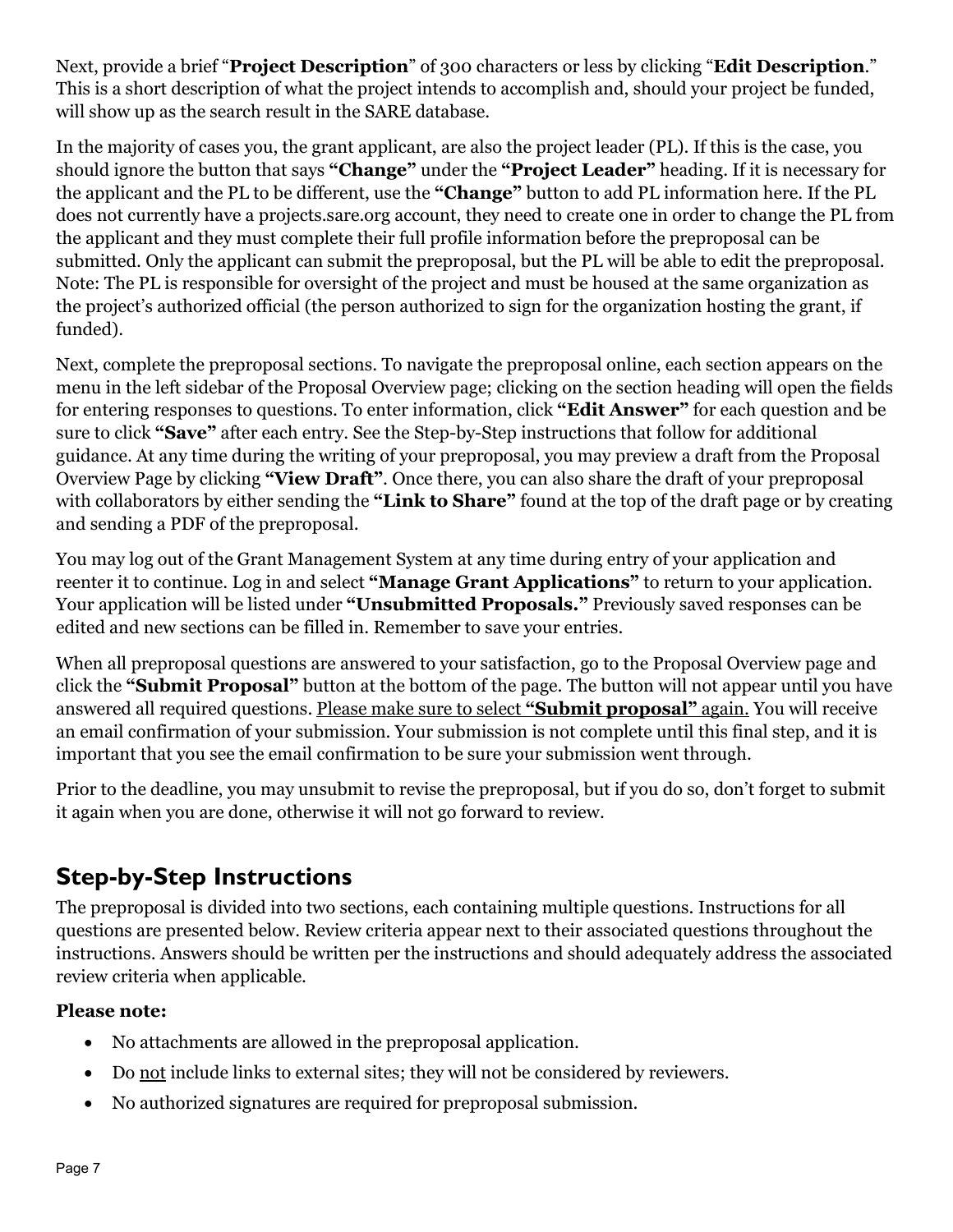# **General Information**

*Note: This section has no review criteria and is not scored by reviewers.* 

**Organization:** Name of organization or institution hosting the project. An answer to this question is not required; only enter if different from the applicant's institution, because the applicant's institution is automatically populated from their profile.

**Primary State:** Select the state where the majority of work will be carried out, i.e., the primary location of the grant activities. Usually this is the home state of the project leader.  

*Optional* **Geographic Scope:** If this project will take place in more than just the primary state, list all the states where this project will take place.

**Project Length:** Enter the anticipated project length, in years.

**Resubmission:** Was a full proposal of this work submitted previously to Northeast SARE? Answer yes or no.

### *Optional* **Additional Context (150-word limit):**

Describe any challenges you and others face in accessing resources to support the type of work outlined in this proposal.

# **Preproposal Questions**

When designing your proposal and responding to the questions below, please consider that the Statement of Need should include a description of the full population of service providers and farmers (type, number, scale, and location) who could benefit from the project, the Education Plan should describe how many service providers in that population will be reached by project activities, and the performance target describes the number of service providers reached by the education plan who actually make a verifiable change (often some subset of those who participate in the education plan). It should be clear to reviewers how the information in the Statement of Need and the Education Plan flow and lead to the Performance Target. Not all service providers and farmers described in the Statement of Need would be reached in a normal project timeline, but all activities in the Education Plan and the measurable changes described in the Performance Target should be achievable by the project's end date.

### 1. Performance Target (200-word limit)

Service Provider<sup>[2](#page-7-0)</sup> Performance Target:

The performance target defines the specific, beneficial, and verifiable actions that service providers will take as a result of participating in the project (you may wish to finalize this section of the proposal last). The performance target represents your best, informed estimate of what will happen if all goes according to plan.

The performance target is a project's measurable goal, not a guarantee. The target should be ambitious yet realistic. It is the logical outcome that service providers are expected to achieve as a result of participating in the project. The performance target should be measurable by the planned project end date.

Write your performance target in one to two sentences, using the following three required components. For example, "X number of service providers will take X action to help X farmers who represent X units production".

<span id="page-7-0"></span><sup>2</sup> An agricultural service provider is a professional who assists farmers. Projects that develop the ability of other service providers (for example, real estate agents, bankers, and attorneys) to work with farmers are also eligible.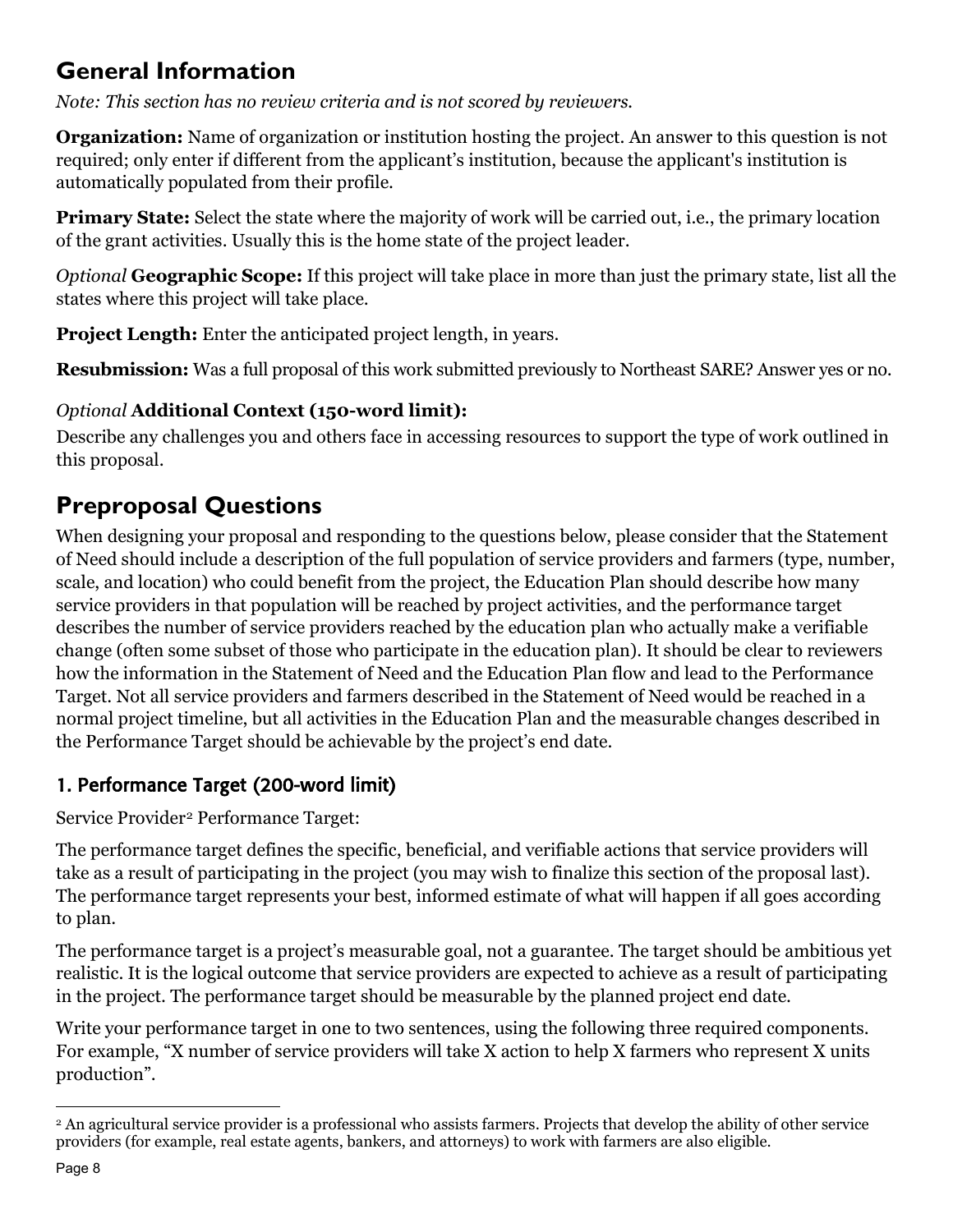- 1. The **number of service providers** who will take action to educate/advise farmers. Please use a number here, not a percentage. *Examples include 35 dairy advisors in New York; 20 aquaculture extension educators in the mid-Atlantic; 40 realtors in central PA who specialize in farmland.*
- 2. The **actions that service providers will take** to use their new knowledge, awareness, skills and attitudes to teach, advise and/or assist farmers. *Examples include deliver new workshops; develop new educational curricula; mentor farmers; implement on-farm trials, implement professional learning plans.*
- 3. **The total number and type of farmers** who the service providers will teach and/or assist. *Examples include: 50 grass-based dairy farms in New York; 200 shellfish farms in the mid-Atlantic; 60 farmers in central PA farming on rented land.*
	- o (Optional): Estimated total size/scale of farms these farmers manage when appropriate. *Examples include: total acres or animal units managed, gross sales, and production volume.*

*Optional* Farmer Performance Target. Enter a farmer performance target if it is practical to verify behavior change at the farmer level as a result of their direct participation in project activities or as a result of their contact with the project's service provider participants. If this component is included, it must be measured within the timeline of the project.

This optional performance target is written in one to two sentences, using the following two required components. For example, "X practice will be adopted by X number of farmers on X number of acres."

- 1. The **specific practice or behavior** farmers will adopt by the end of the project as a result of working with the service provider participants. *Examples include a new crop or livestock production practice; an improved system for food safety, product processing, or pest management; a new approach to business management, marketing, or value-added enterprise; specific actions for intergenerational farm transfer or improved human resource management; and improved ties among food system stakeholders*.
- 2. The **number and type of farmers** who will adopt the new practice, change or behavior.

*Optional*: The **extent of farmer adoption**, expressed in measurable units. *Examples include: 5000 acres of grain crop land; 4000 head of dairy cows; 50 acres of oyster planting ground lease; \$800,000 in gross sales.* 

#### **Review criteria:**

The performance target describes: 1) the number of service providers; 2) the actions they will take to use their new knowledge, awareness, skills, and attitudes to teach, advise, and/or assist farmers; 3) the total number of farmers they will engage; and, optionally, the extent of production that these farmers represent, expressed in measurable units.

If a farmer performance target is included, the number of farmers adopting new practices or behaviors is measurable within the project timeframe. The performance target/s is/are specific, meaningful, measurable, ambitious, and realistic.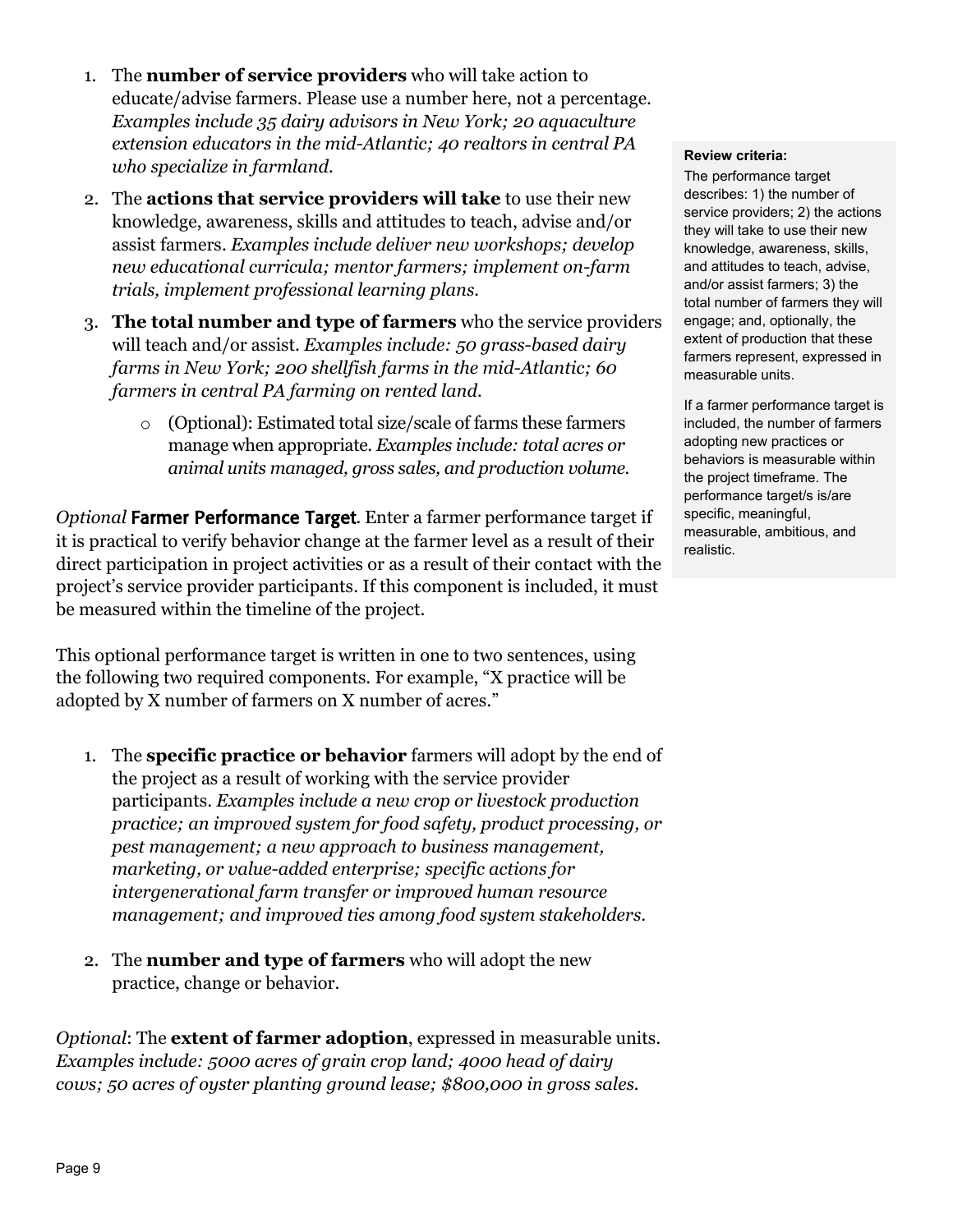Do not include educational activities conducted by the project team in the performance target. These should be described in the Education Plan section.

Performance targets must not include percentages of unknown numbers.

### 2. Statement of Need (200-word limit)

Describe:

- 1) The problem or opportunity farmers in the Northeast face that the project will address;
- 2) Why it is important to sustainable agriculture as described by Northeast SARE's outcome statement (see page 1);
- 3) The full population of farmers in the Northeast (type, number, scale, and location) that could benefit from the project;
- 4) How the proposed project will benefit service providers in a way that improves their ability to serve farmers.

Note: Citations are not required in the preproposal.

#### 3. Service Provider Interest (200-word limit)

Describe the service providers who will benefit from this project, and specific evidence that they have interest in helping farmers address the problem or opportunity through participation in the project.

If you have data about service provider interest in the project, summarize this information. If not, describe how you will collect this data if you are invited to submit a full proposal.

#### 4. *Optional* Historically Underserved Service Providers and Farmers (200 word limit)

Northeast SARE does not require projects to serve or engage historically underserved farmers. However, preproposals that advance diversity, equity, inclusion, and justice (DEIJ) will be elevated by reviewers in the final ranking in relation to preproposals that do not. You can either write "N/A" or provide a description of how your project serves, centers leadership by, or otherwise engages historically underserved farmers. Describe which audience(s) these farmers represent and any plans to compensate participants.

#### **Review criteria:**

The problem or opportunity is clearly described, and there is a strong connection to Northeast SARE's outcome statement. The type, number, scale and location of farms potentially benefited are described and quantified. The proposed project clearly benefits the ability of service providers to serve farmers.

#### **Review criteria:**

Service providers, as the project's beneficiaries, are described. Their educational needs and interests are clearly explained and supported with data if available. If not, the preproposal describes a plan to assess service provider interest with data to be presented in the full proposal. There is evidence that service providers need or want the service proposed by this project.

#### **Review criteria:**

Northeast SARE does not require that projects focus on historically underserved farmers. Reviewers will elevate preproposals in the final ranking that contribute to Northeast SARE's DEIJ goals, provide a description of the historically underserved farmers the project will serve or engage, and how this will be done.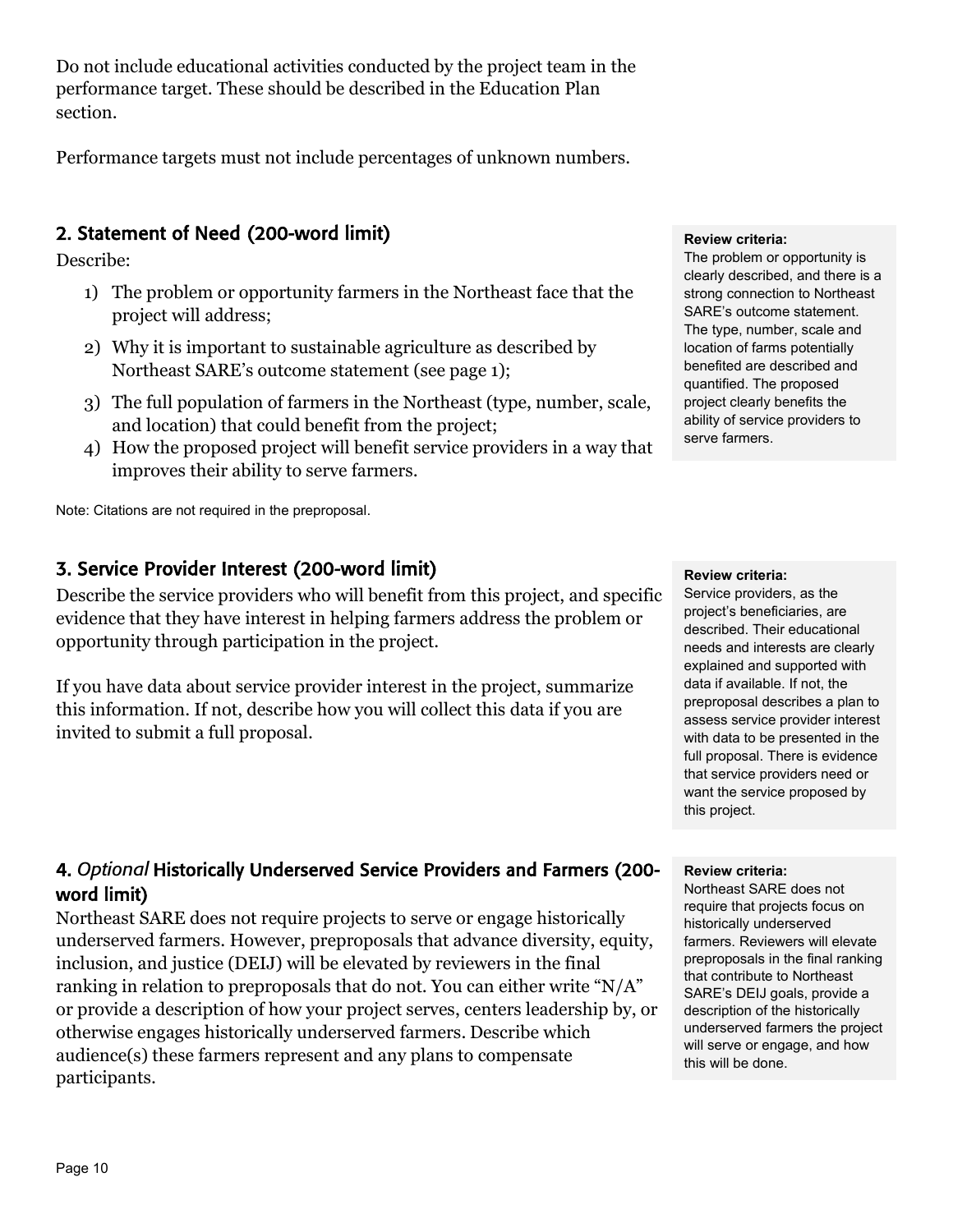USDA defines historically underserved audiences to include sociallydisadvantaged producers, limited resource producers, beginning farmers/ranchers, and veterans. They further define socially-disadvantaged farmers and ranchers belonging to the following groups: American Indians or Alaskan Natives, Asians, Blacks or African Americans, Native Hawaiians or other Pacific Islanders, Hispanics, and women. Northeast SARE also considers LGBTQIA+ farmers to be historically underserved.

#### 5. Key Individuals (150-word limit)

Use the following format to describe people with essential roles in this project:

*Name, title, business or organization. Describe this person's skills, relevant experience, and primary responsibilities on the project.* 

Start with yourself, then list other key individuals.

If some team members have not yet been identified, provide descriptions of their roles, as placeholders. For example, an acceptable entry might say, "a veterinarian with poultry expertise who works in the target states," or "two health department personnel with experience in water quality programs."

#### <span id="page-10-0"></span>6. Education Plan (300-word limit)

Describe the activities that will provide service provider education to address the problem or opportunity listed above. The education plan must be realistic, describe content and methods appropriate to engage service providers and likely lead to achievement of the performance target. The description should include:

- 1) A realistic number of service providers expected to participate;
- 2) How they will be recruited and retained;
- 3) The type of project interactions and educational experiences in which they will participate;
- 4) The specific knowledge, awareness, skills and attitudes they will acquire from project activities that will lead to the performance target;
- 5) The support you will provide to them in their efforts to help farmers address the problem or opportunity (e.g., coaching, software, record keeping tools, fact sheets, videos or other instructive materials and support); and
- 6) The process that will be used to verify the extent to which the performance target is achieved.

## **Next Steps: Planning for Full Proposal Submission**

Applicants will be notified if they are invited to submit a full proposal by August 29, 2022. Feedback that may be used to strengthen a full proposal will be provided to applicants with invited preproposals in September 2022. Full proposal instructions will be sent directly to invited applicants; full proposals are due by 5 p.m. ET on October 25, 2022.

#### **Review criteria:**

The key individuals have the skills and experience to conduct the project. Their roles are well defined.

#### **Review criteria:**

The education plan offers a realistic approach to meet service provider needs; appropriate and effective educational approaches are clearly described; the knowledge, awareness, skills and attitudes to be gained by service providers are likely to lead to the performance target. It is clear how project verification will be conducted.